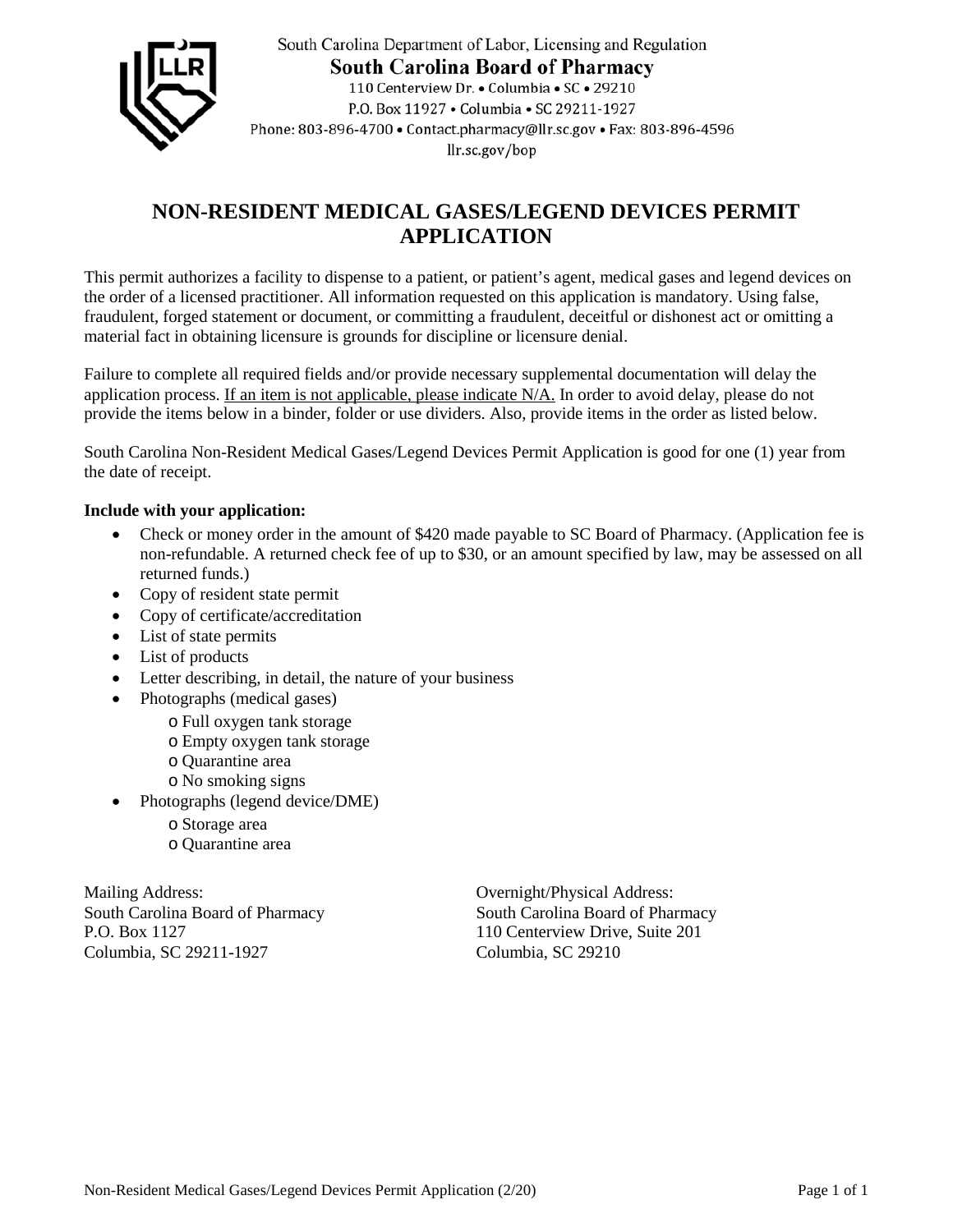| NON-RESIDENT MEDICAL GASES/LEGEND DEVICES PERMIT<br><b>APPLICATION</b><br>Submit the following with your application to the above address:<br><b>FOR BOARD USE ONLY</b><br>New Facility<br>Permit No.<br>Date Paid<br>Change to Existing Permit (Permit No.: ________)<br>Amount Paid<br>Change of Name<br>Check No.<br>Change of Location (From one city to another)<br>Change of Ownership (Include organizational chart before and after change)<br>FEIN No.: CONSERVERSION NO.:<br>NABP e-Profile ID No.:<br>Street<br>City<br><b>State</b><br>Zip<br>Phone No.: No.:<br>Contact Person: Email: Email:<br>Mailing Address- where all correspondence regarding permitting will be sent if other than facility above:<br>Mailing Address:<br>City<br><b>Street</b><br><b>State</b><br>Zip<br>Check all categories that apply (do not leave blank):<br>Durable Medical Equipment     Medical Gases<br><b>Respiratory Equipment</b><br>Legend Medical Equipment<br>Other:<br>Are you currently shipping/providing products to patients in South Carolina?<br> Yes <br>$\log$<br><b>OWNERSHIP INFORMATION</b> (Check type of ownership and complete information.)<br>Sole Proprietorship Name of business entity:<br>City, State<br>Name<br><b>Birth Year</b><br>General Partnership<br>LLP Name of Partnership/LLP:<br>Partner Name<br><b>Birth Year</b><br>% of Ownership<br>City, State |  |  | South Carolina Department of Labor, Licensing and Regulation<br><b>South Carolina Board of Pharmacy</b><br>110 Centerview Dr. • Columbia • SC • 29210<br>P.O. Box 11927 . Columbia . SC 29211-1927<br>Phone: 803-896-4700 · Contact.pharmacy@llr.sc.gov · Fax: 803-896-4596<br>llr.sc.gov/bop |  |  |
|-------------------------------------------------------------------------------------------------------------------------------------------------------------------------------------------------------------------------------------------------------------------------------------------------------------------------------------------------------------------------------------------------------------------------------------------------------------------------------------------------------------------------------------------------------------------------------------------------------------------------------------------------------------------------------------------------------------------------------------------------------------------------------------------------------------------------------------------------------------------------------------------------------------------------------------------------------------------------------------------------------------------------------------------------------------------------------------------------------------------------------------------------------------------------------------------------------------------------------------------------------------------------------------------------------------------------------------------------------------------------------------------|--|--|-----------------------------------------------------------------------------------------------------------------------------------------------------------------------------------------------------------------------------------------------------------------------------------------------|--|--|
|                                                                                                                                                                                                                                                                                                                                                                                                                                                                                                                                                                                                                                                                                                                                                                                                                                                                                                                                                                                                                                                                                                                                                                                                                                                                                                                                                                                           |  |  |                                                                                                                                                                                                                                                                                               |  |  |
|                                                                                                                                                                                                                                                                                                                                                                                                                                                                                                                                                                                                                                                                                                                                                                                                                                                                                                                                                                                                                                                                                                                                                                                                                                                                                                                                                                                           |  |  |                                                                                                                                                                                                                                                                                               |  |  |
|                                                                                                                                                                                                                                                                                                                                                                                                                                                                                                                                                                                                                                                                                                                                                                                                                                                                                                                                                                                                                                                                                                                                                                                                                                                                                                                                                                                           |  |  |                                                                                                                                                                                                                                                                                               |  |  |
|                                                                                                                                                                                                                                                                                                                                                                                                                                                                                                                                                                                                                                                                                                                                                                                                                                                                                                                                                                                                                                                                                                                                                                                                                                                                                                                                                                                           |  |  |                                                                                                                                                                                                                                                                                               |  |  |
|                                                                                                                                                                                                                                                                                                                                                                                                                                                                                                                                                                                                                                                                                                                                                                                                                                                                                                                                                                                                                                                                                                                                                                                                                                                                                                                                                                                           |  |  |                                                                                                                                                                                                                                                                                               |  |  |
|                                                                                                                                                                                                                                                                                                                                                                                                                                                                                                                                                                                                                                                                                                                                                                                                                                                                                                                                                                                                                                                                                                                                                                                                                                                                                                                                                                                           |  |  |                                                                                                                                                                                                                                                                                               |  |  |
|                                                                                                                                                                                                                                                                                                                                                                                                                                                                                                                                                                                                                                                                                                                                                                                                                                                                                                                                                                                                                                                                                                                                                                                                                                                                                                                                                                                           |  |  |                                                                                                                                                                                                                                                                                               |  |  |
|                                                                                                                                                                                                                                                                                                                                                                                                                                                                                                                                                                                                                                                                                                                                                                                                                                                                                                                                                                                                                                                                                                                                                                                                                                                                                                                                                                                           |  |  |                                                                                                                                                                                                                                                                                               |  |  |
|                                                                                                                                                                                                                                                                                                                                                                                                                                                                                                                                                                                                                                                                                                                                                                                                                                                                                                                                                                                                                                                                                                                                                                                                                                                                                                                                                                                           |  |  |                                                                                                                                                                                                                                                                                               |  |  |
|                                                                                                                                                                                                                                                                                                                                                                                                                                                                                                                                                                                                                                                                                                                                                                                                                                                                                                                                                                                                                                                                                                                                                                                                                                                                                                                                                                                           |  |  |                                                                                                                                                                                                                                                                                               |  |  |
|                                                                                                                                                                                                                                                                                                                                                                                                                                                                                                                                                                                                                                                                                                                                                                                                                                                                                                                                                                                                                                                                                                                                                                                                                                                                                                                                                                                           |  |  |                                                                                                                                                                                                                                                                                               |  |  |
|                                                                                                                                                                                                                                                                                                                                                                                                                                                                                                                                                                                                                                                                                                                                                                                                                                                                                                                                                                                                                                                                                                                                                                                                                                                                                                                                                                                           |  |  |                                                                                                                                                                                                                                                                                               |  |  |
|                                                                                                                                                                                                                                                                                                                                                                                                                                                                                                                                                                                                                                                                                                                                                                                                                                                                                                                                                                                                                                                                                                                                                                                                                                                                                                                                                                                           |  |  |                                                                                                                                                                                                                                                                                               |  |  |
|                                                                                                                                                                                                                                                                                                                                                                                                                                                                                                                                                                                                                                                                                                                                                                                                                                                                                                                                                                                                                                                                                                                                                                                                                                                                                                                                                                                           |  |  |                                                                                                                                                                                                                                                                                               |  |  |
|                                                                                                                                                                                                                                                                                                                                                                                                                                                                                                                                                                                                                                                                                                                                                                                                                                                                                                                                                                                                                                                                                                                                                                                                                                                                                                                                                                                           |  |  |                                                                                                                                                                                                                                                                                               |  |  |
|                                                                                                                                                                                                                                                                                                                                                                                                                                                                                                                                                                                                                                                                                                                                                                                                                                                                                                                                                                                                                                                                                                                                                                                                                                                                                                                                                                                           |  |  |                                                                                                                                                                                                                                                                                               |  |  |
|                                                                                                                                                                                                                                                                                                                                                                                                                                                                                                                                                                                                                                                                                                                                                                                                                                                                                                                                                                                                                                                                                                                                                                                                                                                                                                                                                                                           |  |  |                                                                                                                                                                                                                                                                                               |  |  |
|                                                                                                                                                                                                                                                                                                                                                                                                                                                                                                                                                                                                                                                                                                                                                                                                                                                                                                                                                                                                                                                                                                                                                                                                                                                                                                                                                                                           |  |  |                                                                                                                                                                                                                                                                                               |  |  |
|                                                                                                                                                                                                                                                                                                                                                                                                                                                                                                                                                                                                                                                                                                                                                                                                                                                                                                                                                                                                                                                                                                                                                                                                                                                                                                                                                                                           |  |  |                                                                                                                                                                                                                                                                                               |  |  |
|                                                                                                                                                                                                                                                                                                                                                                                                                                                                                                                                                                                                                                                                                                                                                                                                                                                                                                                                                                                                                                                                                                                                                                                                                                                                                                                                                                                           |  |  |                                                                                                                                                                                                                                                                                               |  |  |
|                                                                                                                                                                                                                                                                                                                                                                                                                                                                                                                                                                                                                                                                                                                                                                                                                                                                                                                                                                                                                                                                                                                                                                                                                                                                                                                                                                                           |  |  |                                                                                                                                                                                                                                                                                               |  |  |
|                                                                                                                                                                                                                                                                                                                                                                                                                                                                                                                                                                                                                                                                                                                                                                                                                                                                                                                                                                                                                                                                                                                                                                                                                                                                                                                                                                                           |  |  |                                                                                                                                                                                                                                                                                               |  |  |
|                                                                                                                                                                                                                                                                                                                                                                                                                                                                                                                                                                                                                                                                                                                                                                                                                                                                                                                                                                                                                                                                                                                                                                                                                                                                                                                                                                                           |  |  |                                                                                                                                                                                                                                                                                               |  |  |
|                                                                                                                                                                                                                                                                                                                                                                                                                                                                                                                                                                                                                                                                                                                                                                                                                                                                                                                                                                                                                                                                                                                                                                                                                                                                                                                                                                                           |  |  |                                                                                                                                                                                                                                                                                               |  |  |
|                                                                                                                                                                                                                                                                                                                                                                                                                                                                                                                                                                                                                                                                                                                                                                                                                                                                                                                                                                                                                                                                                                                                                                                                                                                                                                                                                                                           |  |  |                                                                                                                                                                                                                                                                                               |  |  |
|                                                                                                                                                                                                                                                                                                                                                                                                                                                                                                                                                                                                                                                                                                                                                                                                                                                                                                                                                                                                                                                                                                                                                                                                                                                                                                                                                                                           |  |  |                                                                                                                                                                                                                                                                                               |  |  |
|                                                                                                                                                                                                                                                                                                                                                                                                                                                                                                                                                                                                                                                                                                                                                                                                                                                                                                                                                                                                                                                                                                                                                                                                                                                                                                                                                                                           |  |  |                                                                                                                                                                                                                                                                                               |  |  |
|                                                                                                                                                                                                                                                                                                                                                                                                                                                                                                                                                                                                                                                                                                                                                                                                                                                                                                                                                                                                                                                                                                                                                                                                                                                                                                                                                                                           |  |  |                                                                                                                                                                                                                                                                                               |  |  |
|                                                                                                                                                                                                                                                                                                                                                                                                                                                                                                                                                                                                                                                                                                                                                                                                                                                                                                                                                                                                                                                                                                                                                                                                                                                                                                                                                                                           |  |  |                                                                                                                                                                                                                                                                                               |  |  |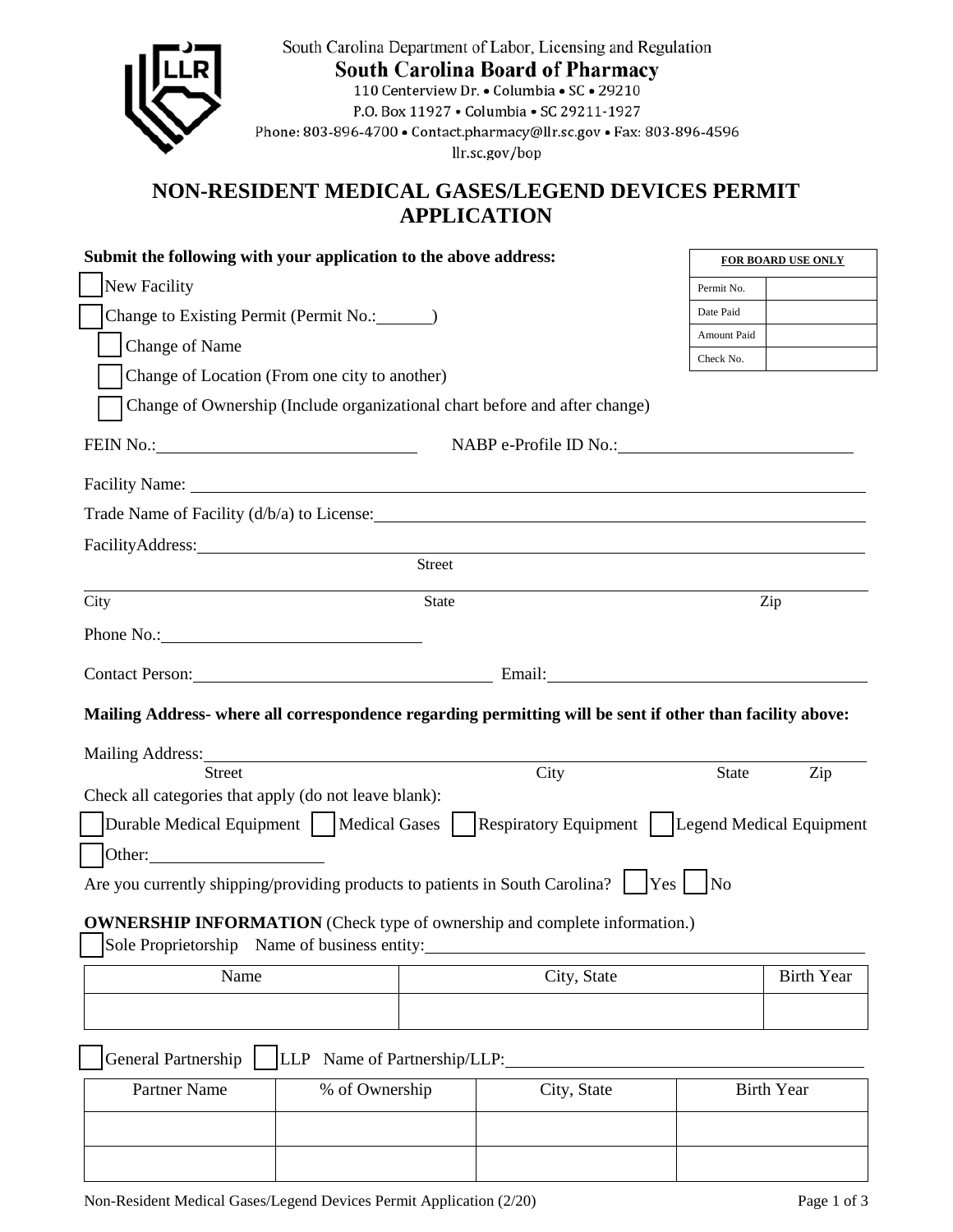Corporation  $\Box$  LLC  $\Box$  Legal Name of Corporation/LLC:

State of Incorporation: Name of Parent Company:

| <b>Birth</b> | City, State | $%$ of<br>Ownership |
|--------------|-------------|---------------------|
|              |             |                     |
|              |             |                     |
|              |             |                     |
| Title        | Year        |                     |

## **DISCIPLINARY HISTORY**

If you answer "Yes" to any part of this section, provide a detailed explanation on a separate sheet, and attach copies of applicable court documentation. Include the city and state where the offense(s) occurred.

TO THE BEST IF YOUR KNOWLEDGE HAS THE APPLICANT to the entity, the undersigned permit holder, any person or entity identified in the ownership/management section above, or any entity under common control with the applicant EVER:

- 1. Had a permit or professional license disciplined, denied, refused or revoked for violations of any federal or state pharmacy laws or drug laws? Is there any pending disciplinary action?
- 2. Been convicted, fined, or entered in a plea of guilty or nolo contendere in any criminal prosecution, felony or misdemeanor in South Carolina or any other state, or in a United States court for:
	- a. any offense relating to drugs, narcotics, controlled substances or alcohol, whether or not a sentence was imposed?
	- b. any offense involving the practice of pharmacy, or relating to acts committed within a pharmacy or drug/device distributor setting or incident to pharmacy practice, whether or not a sentence was imposed?  $YES$
	- c. any offense involving fraud, dishonesty or moral turpitude whether or not a sentence was imposed?
- 3. Had an application for a drug/device distributor permit, pharmacy, or pharmacist license, permit or certificate or a technician license or registration, denied, refused in South Carolina or any other state or country?  $\vert \vert$  YES  $\vert \vert$  NO
- 4. Had disciplinary action taken against you, or a pharmacy or drug/device distributor facility you owned, or a pharmacy or drug distributor facility where you were employed, by the Board of Pharmacy (or its equivalent) in South Carolina or any other state or country?
- 5. Operated, or allowed the facility to operate without a valid permit?
- 6. Violated the drug laws, rules, statues and/or regulations of South Carolina, or any other State or Country?

SECTION 40-43-83 (E) The board may enter into agreements with other states or with third parties for the purpose of exchanging information concerning the permitting and inspection of entities located in this jurisdiction and those located outside this state.

| Y E.S | JΩ              |
|-------|-----------------|
| YFS   | 10 <sup>1</sup> |



| \∣( |
|-----|
|-----|



| YES  | JΩ |
|------|----|
| Y ES |    |

|--|